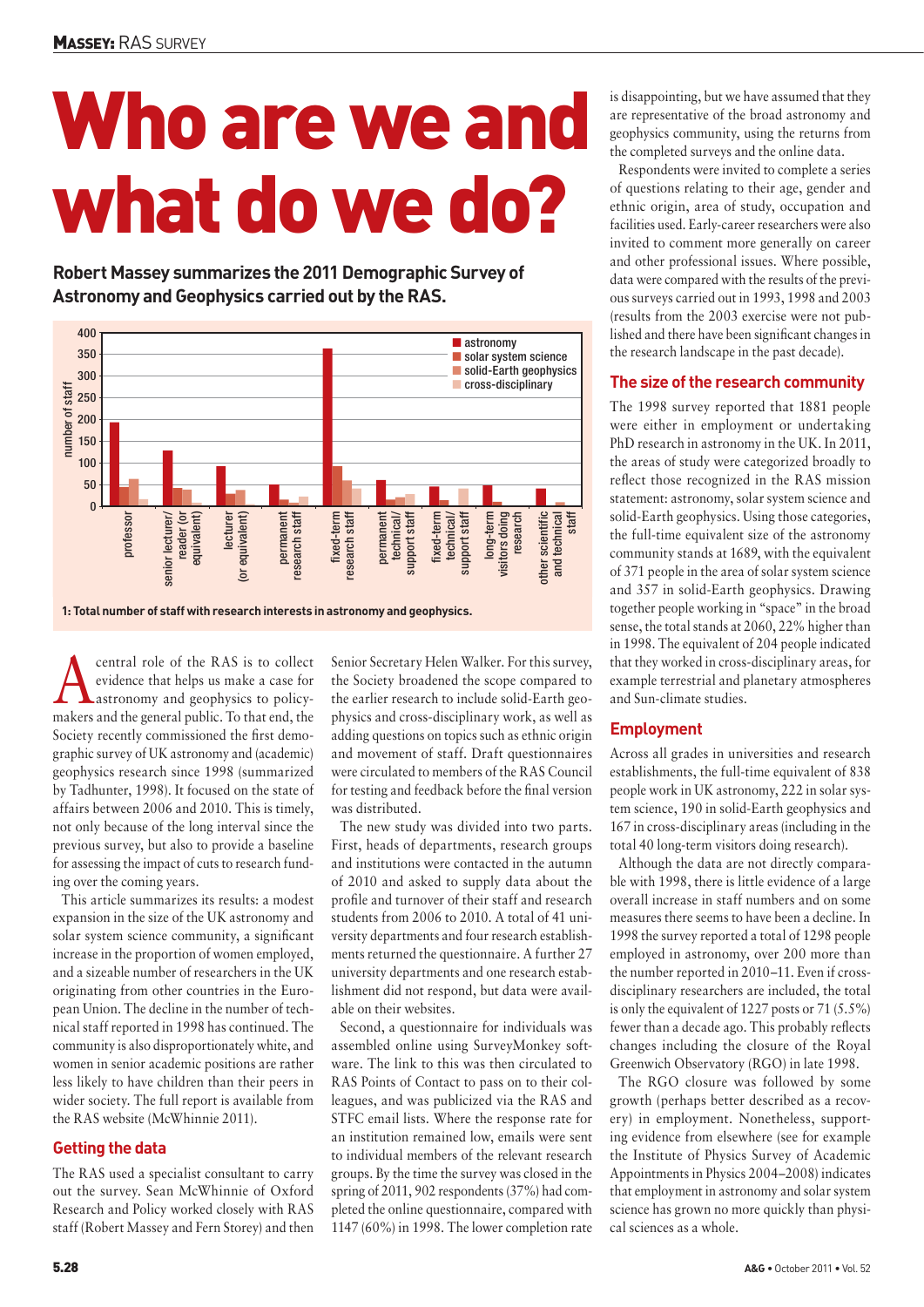## **Permanent academic staff**

For the purposes of the study, permanent academic staff were defined as professors, readers, senior lecturers and lecturers. In astronomy and solar system science, the full-time equivalent number of permanent academic staff in universities rose from 292 in 1993, through 312 in 1998 to 498 in 2010–11. At the same time, the number of staff in PPARC/STFC research establishments fell from 246 in 1993 to 89 in 1998 and 75 in 2010–11 (table 1). In solid-Earth geophysics the equivalent of 168 people were employed in universities and 22 in research establishments. All 167 posts in cross-disciplinary fields were in universities.

Alongside this shift is a dramatic increase in the number of staff at professorial level. In 1993 the equivalent of 78 staff in astronomy and solar system science were professors, but by 1998 this had risen to 98 and by 2010–11 it stood at 227. The figure for solid-Earth geophysics is 62.

Thus in universities professors make up 47% of permanent academic staff in astronomy, 39% in solar system science, 47% in solid-Earth geophysics and 56% of staff in cross-disciplinary areas. These are comparatively high fractions in comparison with physics as a whole (36%) and across all research areas in universities (16%).

#### **Fixed-term staff**

The number of fixed-term researchers in astronomy and solar system science rose from 323 in 1993 to 384 in 1998 and in this survey stands at 448. Given the cuts to the research budget, we can anticipate a sharp decline in this number over the next few years, a well-documented prospect raised by the Society in parliamentary inquiries and other consultations. Solid-Earth geophysics and cross-disciplinary areas had 60 and 41 fixed-term researchers respectively.

#### **Technical staff**

There appears to have been a sharp overall decline in the number of technical staff in astronomy and solar system science since 1998 (table 2). That year the survey recorded 77 permanent and 127 fixed-term technical staff in astronomy and solar system science in universities. In PPARC establishments the corresponding figures were 189 permanent and 63 fixed-term staff, giving a total of 456.

However, the restructuring of facilities makes a direct comparison difficult. On the information we have, there are now 70 permanent technical staff in universities in astronomy and solar system science and a further 6 in research establishments. The number of fixed-term technical staff is 60 in universities and none were identified in research establishments, so the total now stands at 136, a drop of 70% since 1998.

It may be that the number of technical staff is under-reported in this survey and some technical staff may also have moved to scientific roles.

# **Table 1: Staff in astronomy and solar system science in 1993, 1998 and 2010\***

| job type                               | number of staff |      |                |  |  |  |  |
|----------------------------------------|-----------------|------|----------------|--|--|--|--|
|                                        | 1993            | 1998 | 2010           |  |  |  |  |
| permanent academic staff               |                 |      |                |  |  |  |  |
| professors                             | 78              | 98   | 227            |  |  |  |  |
| senior lecturers/readers               | 100             | 97   | 161            |  |  |  |  |
| lecturers                              | 115             | 117  | 111            |  |  |  |  |
| permanent research                     | 40              | 20   | 50             |  |  |  |  |
| fixed-term (postdoc) researchers       | 323             | 412  | 448            |  |  |  |  |
| permanent technical                    | 129             | 77   | 70             |  |  |  |  |
| fixed-term technical                   | 107             | 137  | 60             |  |  |  |  |
| other                                  | 19              | 16   | 16             |  |  |  |  |
| total                                  | 908             | 974  | 1142           |  |  |  |  |
| staff in (PPARC/STFC) establishments** |                 |      |                |  |  |  |  |
| permanent scientific                   | 246             | 89   | 75             |  |  |  |  |
| permanent technical                    | 109             | 201  | $\overline{6}$ |  |  |  |  |
| fixed-term scientific                  | 28              | 55   | 8              |  |  |  |  |
| fixed-term technical                   | 11              | 64   | $\Omega$       |  |  |  |  |
| total                                  | 394             | 409  | 89             |  |  |  |  |

**\* The figures presented for 1993 and 1998 are astronomy and Earth observation/atmospheric science combined. Data have been rounded to whole numbers and combined as appropriate to enable the earlier data to be comparable with 2010 data.** 

**\*\* Data for 10 research establishments are included in 1993 and 1998 figures. Data for five establishments are included in the 2010 figures.** 

# **Table 2: Technical staff in universities and research establishments in 1993, 1998 and 2010**

|            | 1993 | 1998       | 2010          |
|------------|------|------------|---------------|
| permanent  |      |            | 76            |
| fixed-term |      |            | 60            |
| permanent  |      |            | 21            |
| fixed-term |      |            | $\mathcal{P}$ |
| permanent  |      |            | 28            |
| fixed-term |      |            | 41            |
|            |      |            | 228           |
|            |      | 238<br>118 | 266<br>190    |

Despite these factors it is hard to escape the conclusion that there has been a significant decline in the number of people carrying out technical work in astronomy and space science.

In solid-Earth geophysics there are the equivalent of 9 permanent and 2 fixed-term technical staff in universities, and 12 permanent technical staff in research establishments. Cross-disciplinary research areas have 28 permanent and 41 fixed-term staff, all in universities.

#### **Employment moves**

In those institutions that responded to the survey, the number of staff employed has remained fairly stable over the past five years, with no change in astronomy and a decline of 5 posts

in solar system science. Solid-Earth geophysics saw a net increase of 26 and cross-disciplinary employment increased by 9 posts.

As would be expected, the largest movement was among staff on fixed-term contracts. The equivalent of just over 450 people in astronomy and around 100 in solar system science have left and joined the workforce in the past five years. Geophysics saw the equivalent of 59 people leave and 85 join; cross-disciplinary research had 26 leave and 35 join.

Departments were also asked to provide information on the destinations of leavers (table 3). About 19% of permanent and fixed-term staff left for new jobs in research in the UK. 25% of permanent academic staff and 38% of fixed-term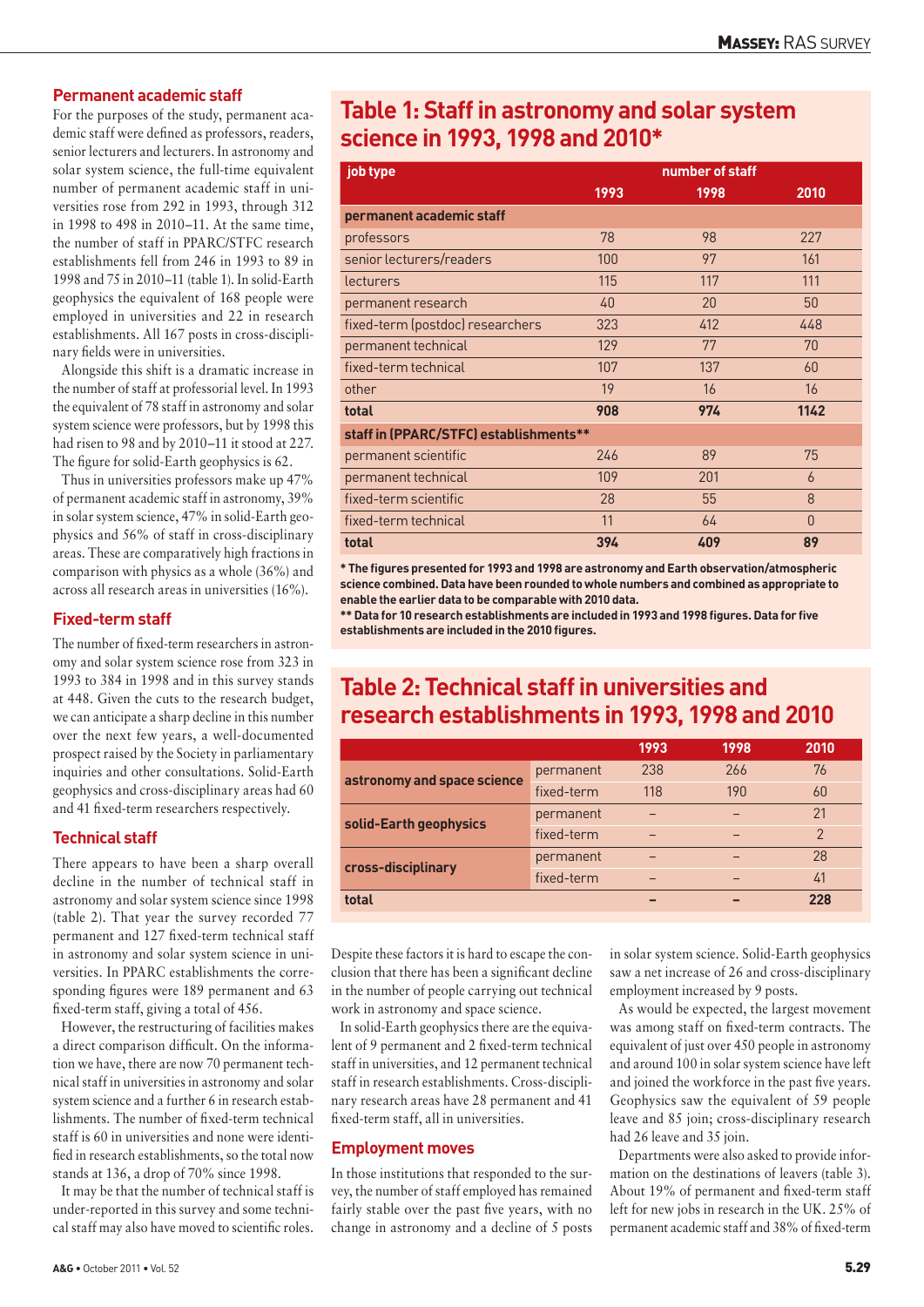# **Table 3: Reasons for leaving employment in astronomy, solar system science, geophysics and cross-disciplinary research\***

| reason for leaving                               | staff role                  |                             |                              |                                          |                                           |                                            |       |
|--------------------------------------------------|-----------------------------|-----------------------------|------------------------------|------------------------------------------|-------------------------------------------|--------------------------------------------|-------|
|                                                  | permanent<br>academic staff | permanent<br>research staff | fixed-term<br>research staff | permanent<br>technical/<br>support staff | fixed-term<br>technical/<br>support staff | other scientific<br>and technical<br>staff | total |
| early retirement                                 | 19.2%                       | 0.0%                        | 0.4%                         | 28.1%                                    | 2.9%                                      | 8.3%                                       | 4.2%  |
| normal retirement                                | 25.1%                       | 17.6%                       | 0.6%                         | 25.0%                                    | 2.9%                                      | 16.7%                                      | 5.4%  |
| new job in academia/<br>research institute in UK | 19.5%                       | 29.4%                       | 19.1%                        | 9.4%                                     | 11.8%                                     | 16.7%                                      | 18.5% |
| new job in academia/<br>research inst. abroad    | 25.1%                       | 35.3%                       | 37.8%                        | 28.1%                                    | 2.9%                                      | 8.3%                                       | 33.4% |
| new job in industry                              | 1.4%                        | 0.0%                        | 5.5%                         | 3.1%                                     | 8.8%                                      | 8.3%                                       | 5.0%  |
| new job outside<br>scientific research           | 2.8%                        | $0.0\%$                     | 4.4%                         | $0.0\%$                                  | 5.9%                                      | $0.0\%$                                    | 3.9%  |
| end of contract                                  | 2.8%                        | 5.9%                        | 22.5%                        | $0.0\%$                                  | 47.1%                                     | 25.0%                                      | 20.1% |
| death in service                                 | 2.8%                        | 5.9%                        | 0.8%                         | $0.0\%$                                  | 0.0%                                      | 0.0%                                       | 1.1%  |
| unknown                                          | $1.4\%$                     | 5.9%                        | 8.8%                         | 6.3%                                     | 17.6%                                     | 16.7%                                      | 8.4%  |
| sample size                                      | 71.8                        | 17                          | 476                          | 32                                       | 34                                        | 12                                         | 642.8 |

**\* Data are presented only for those departments and research establishments which returned the questionnaire.**

research staff left for research posts overseas, rather more than moved to jobs in the UK.

In contrast to the first career destinations of research students (see for example the case studies in the 2010 RAS publication *A New View of the Universe*), relatively few staff on fixed-term contracts are reported to have left for posts in industry. In the institutions that responded, 5.5% of postdocs and 9% of technical staff left for industrial posts, with 4.5% of fixedterm postdocs and 6% of fixed-term technical staff leaving for "other" jobs outside scientific research. A very small fraction (just 1.5%) of permanent staff left for posts outside academia. These figures should be treated with some caution, as a large number of staff on fixed-term contracts are reported to have left after reaching the end of their contract, but no additional destination information was provided.

Nonetheless it seems that once researchers complete PhDs and enter employment in universities or research establishments, they are unlikely to leave for other careers, even if that means relocating overseas.

#### **Age profile**

Departments gave information on staff age, broken down into five-year bands. The cohorts in solid-Earth geophysics, solar system science and cross-disciplinary areas were too small for a meaningful analysis, so an assessment was made of astronomy and solar system science combined.

The data indicate a peak in the number of permanent staff in the 40–44 age range, reflecting the expansion of university posts since the previous survey, when there was a broad plateau from

35 to 55 years old. The median age of fixed-term postholders is 30–34 years and there is certainly an ample supply of potential applicants to fill any available permanent posts. If the present decline in funding continues and there are far fewer permanent jobs on offer, we are likely to see a return to a situation where the average age of departments rises over time.

#### **Postgraduate research students**

In 2011 there were 869 research students in astronomy, 152 in solar system science, 169 in solid-Earth geophysics and 38 in cross-disciplinary areas. This is a significant increase from 1998, when 472 research students worked in astronomy and is partly explained by the growth in available studentships and the increase in the available duration of grant support. (On average, students are supported for 3.5 years and those in their fifth year or "writing up" were also included in this survey.) The expansion of university departments has also led to a corresponding increase in the number of research students.

Looking at astronomy and solar system science alone, STFC supports approximately 60% of that cohort (66% of UK students) for between three and four years, meaning that a surprisingly large number of students receive funding from other sources, such as from universities or, for overseas students, external sponsorship from other governments. Across the three research areas, NERC-supported students made up 8% of respondents, principally in geophysics and cross-disciplinary work.

Of those students who responded, around 70% are full time and normally based in the UK and 27% are full time and from overseas. Only 3% indicated that they were studying on a part-time basis.

#### **Gender balance**

Since the last survey in 1998, the proportion of women in astronomy and solar system science has risen significantly, although in common with other disciplines there is a significant "leakage" of women moving from junior to senior posts.

In astronomy 7% of professors and 28% of lecturers are women. The corresponding figures for solar system science are 11% of professors and 37% of lecturers and for geophysics 8% of professors and 34% of lecturers. At the time of the last survey, women made up only 7% of permanent academic staff.

Among fixed-term postdoctoral research staff, the proportions are similar to lecturers. Women make up 27% of astronomy postdocs, 30% of those working on solar system research and 30% of those working in geophysics. The 1998 survey found that 17% of postdocs aged 25–34 were female and women made up just 12% of the postdoc population aged 35–54. Just over a third of PhD students are female, a figure that is consistent irrespective of mode of study, country of origin and area of research.

These figures are significantly higher than the equivalent figures for physics as a whole, where women make up 17% of postdocs, 20% of lecturers, 11% of readers and 5% of professors. But, overall, just 20% of entrants to A-level physics are girls. Astronomy and geophysics are significantly better at attracting women than other areas of physics, perhaps vindicating much of the outreach work that takes place, particularly in astronomy and space science.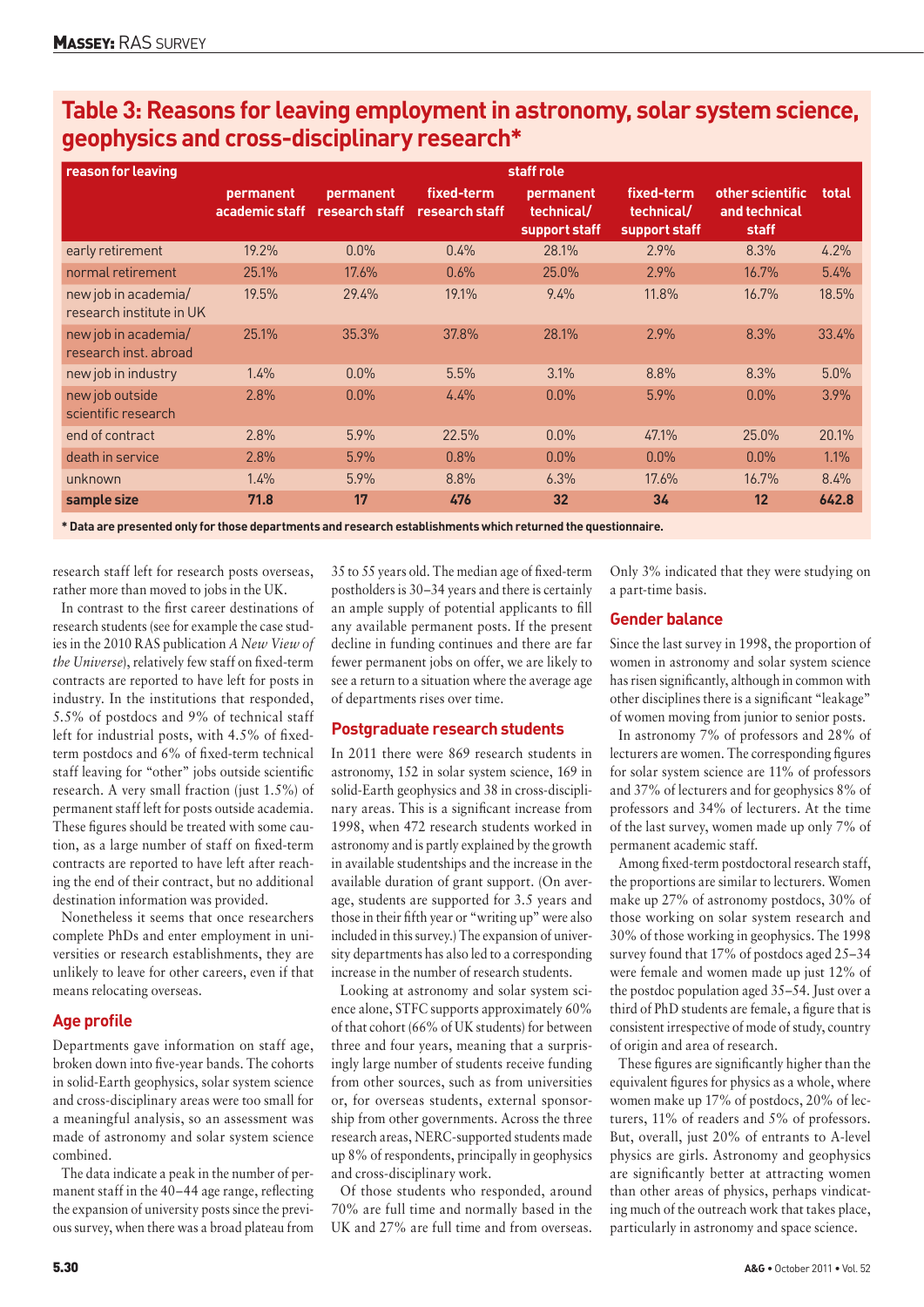

**2: What do people do all day? How research time is divided for permanent staff in astronomy (left) and geophysics (right).**

#### **Ethnic background**

For the first time the individual survey collected data on ethnicity and nationality. We find that among permanent staff in astronomy and geophysics, 78% are British, 12% are from other European countries, 2% are from the USA and 7% are from other countries. 95% of all respondents and 97% of British respondents indicated their ethnicity to be white. In the 2001 UK census, 92.1% of the population were white, so black and minority ethnic (BME) groups are significantly under-represented.

Of postdocs, 61% are British and of these 97% of those who indicated their ethnicity were white. 25% have other EU nationalities and 96% of those indicated that they are white. 10% of the postdocs who indicated their nationality were from outside the EU or United States.

The under-representation of BME groups is a significant challenge for the astronomy and geophysics research community, assuming that we strive to reflect the composition of society as a whole. It also suggests that specific programmes (for example those run by the IoP and STFC) that aim to tackle this deficit have yet to bear fruit.

#### **Children**

Children and family commitments are often cited as barriers to success (particularly for women) in reaching senior posts in universities. The individual survey therefore included questions on family size and whether respondents had ever taken career breaks.

Within the cohort of permanent staff, more senior (and therefore probably older) postholders tend to have more children. Despite this, 28% of professors have no children at all, with a far larger number of women (47%) than men (26%) in that position.

Population data from the UK concerning the proportion of people who have children is not

easily available. In the US, census data indicate that 20% of women aged between 35 and 39 do not have children, and 19% of those aged between 40 and 44. Very few women have children after the age of 45, so a conservative estimate would be that no less than 15% of the whole adult female population are childless. In the US the birth rate is significantly higher than in the UK, suggesting that the fraction of women without children in the UK general population is somewhat higher. Nonetheless, it seems likely that women in senior positions in astronomy and geophysics are significantly less likely to have children than their peers in the population as a whole.

In line with this, a surprisingly small number of respondents, namely 17 women (9%) and 9 men (3%), had taken career breaks totalling more than three months. Just 14 women and none of the men had taken career breaks for childcare, perhaps indicating that researchers are still concerned that, however justifiable, such absences will impede their career prospects.

#### **Division of labour**

A large part of the individual survey looked at the way in which members of the research community divide their time. Among respondents, lecturers, senior lecturers, readers and professors spend 35–39% of their time on research and 9% on postgraduate teaching. Lecturers spend 13% and professors 21% of their time on administration, while professors spend less time (19%) on undergraduate teaching than lecturers (33%). All permanent academic staff spend 4–5% of their time on public engagement and outreach work. More senior staff spend more of their time (7%) on external professional activity than lecturers (3%).

Permanent staff in research institutes and facilities spend 46% of their time on research,

while their counterparts (permanent research fellows) in universities spend 58% of their time doing the same. Both these groups spend a similar fraction of their time on administration (14% and 13% respectively) and 8% of their time teaching postgraduates. Research staff in universities and their peers in institutes and facilities spend 2% and 8% of their time respectively teaching undergraduates.

As expected, postdoctoral researchers spend by far the largest fraction of their time (82%) on research, 5% on undergraduate teaching, 2% on postgraduate teaching, 4% on administration and 3% on public engagement and outreach.

#### **Scientific effort**

As in 1998, respondents were also asked to indicate the proportions of their time spent on different aspects of research, including field of study, activity, wavelength and facilities used.

Of the 392 permanent staff who responded, 60% stated that they had research interests in astronomy/astrophysics, 9% in particle astrophysics, 29% in solar system science and 15% in solid-Earth geophysics. A number of respondents indicated interests in more than one of these areas.

Within astronomy, 55% of research effort is in ground-based astronomy, 35% in spacebased astronomy and 10% in "other" areas. 33% of effort in astronomy research is dedicated to theory and numerical modelling, 30% to data analysis, 14% to observation and data collection, 11% on data reduction and 9% on instrumentation. A further 2% of effort is expended on facility operation and maintenance (figure 2).

Researchers were also asked about their particular interest within the broader fields. In astronomy, the most popular areas were galaxies/extragalactic astronomy (cited by